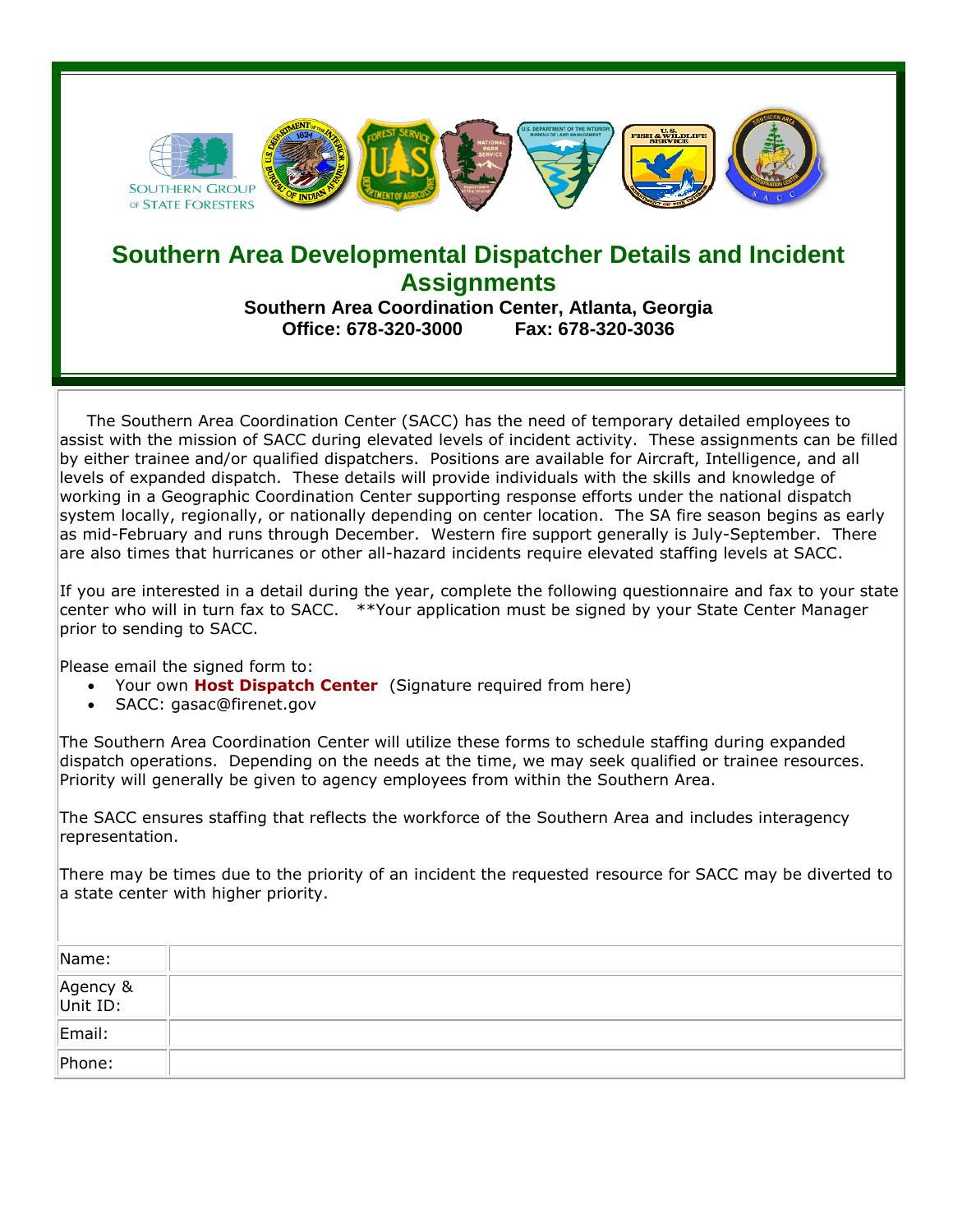| Background: |  |
|-------------|--|
|-------------|--|

## **QUALIFICATIONS**

| I am currently: | Trainee ACDP        | Qualified ACDP |
|-----------------|---------------------|----------------|
| I am currently: | Trainee EDRC        | Qualified EDRC |
| I am currently: | Trainee EDSD        | Qualified EDSD |
| I am currently: | <b>Trainee EDSP</b> | Qualified EDSP |
| I am currently: | Trainee CORD        | Qualified CORD |
| I am currently: | Trainee INTS        | Qualified INTS |
| I am currently: | <b>Trainee INTL</b> | Qualified INTL |

## **SOFTWARE APPLICATION EXPERIENCE**

|                                                   | <b>NONE</b>             | <b>BASIC</b>        | <b>INTER-</b><br><b>MEDIATE</b> | <b>EXPERT</b>          |
|---------------------------------------------------|-------------------------|---------------------|---------------------------------|------------------------|
| <b>WildCAD</b>                                    |                         |                     |                                 |                        |
| <b>ROSS</b>                                       |                         |                     |                                 |                        |
| <b>SIT/209</b>                                    |                         |                     |                                 |                        |
| <b>WFDSS</b>                                      |                         |                     |                                 |                        |
| <b>Excel, Microsoft</b><br><b>Word</b>            |                         |                     |                                 |                        |
| <b>Automated Flight</b><br><b>Following (AFF)</b> |                         |                     |                                 |                        |
| <b>Check Below</b>                                |                         | <b>Course Title</b> |                                 | <b>Completion Date</b> |
| $\left[\right]$                                   | D-110 Dispatch Recorder |                     |                                 |                        |
| <b>C</b> 7                                        |                         |                     |                                 |                        |

| . . |                                  |  |
|-----|----------------------------------|--|
|     | D-310 Support Dispatcher         |  |
|     | D-312 Aircraft Dispatcher Course |  |
|     | D-510 Supervisory Dispatcher     |  |
|     | N9032 Intelligence Support       |  |
|     | NROSSD Ross Dispatch             |  |

| <b>Location</b> | <b>Dates of Prior Dispatch Assignments</b> | <b>Positions</b> |  |
|-----------------|--------------------------------------------|------------------|--|
|-----------------|--------------------------------------------|------------------|--|